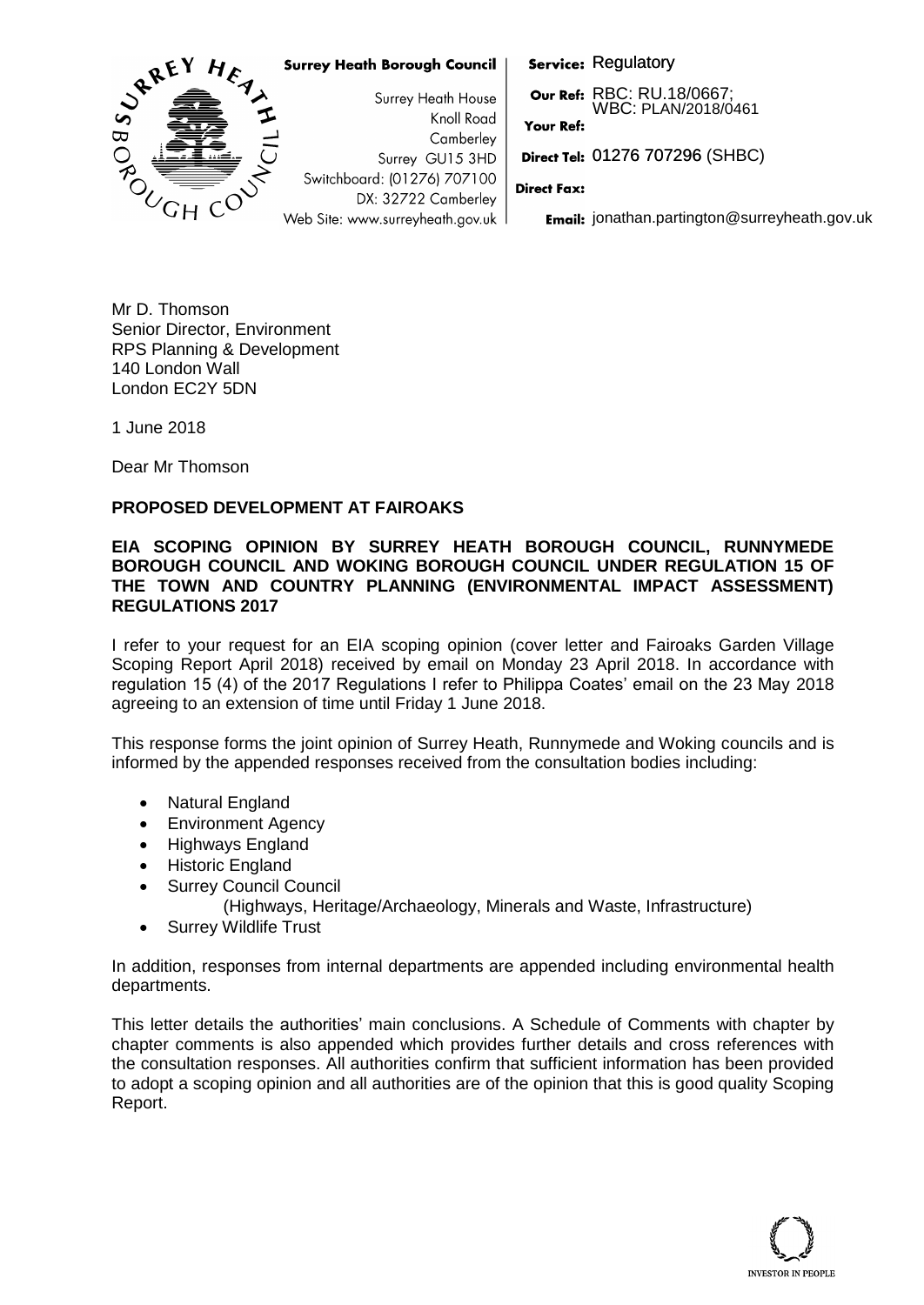## Topics scoped in and out

In respect of Table 5 and chapters 5 and 6 of the Scoping Report it is agreed that Socio-Economics; Landscape, Visual and Built Heritage; Biodiversity; Water Environment; Transportation and Access; Air Quality; and, Noise and Vibration should all be scoped in. It is also agreed that Archaeology; Waste Management; Daylight, Sunlight and Overshadowing; Wind; Climate Change; Human Health; Agriculture and Soils; and, Risk of Major Accidents and/or Disasters should all be scoped out.

However, all authorities are of the opinion that 'Ground Conditions and Contamination' should be scoped in. This is because the existing airfield site is considered to be a contaminative use and may require a high level of remediation. Contaminates could cause pollution to the groundwater aquifer. Therefore the extent of the potential impacts cannot be deferred to conditions as environmentally this could have effects upon other ES topic areas including, for example, Water Environment and Biodiversity. This opinion is supported by the Environment Agency and comments from SHBC's Scientific Officer.

It is noted that no consideration has been given to a Recreation and Amenity chapter. Nonetheless, the authorities are satisfied that this could be scoped out.

### Sensitivity testing

Paragraph 2.29 explains the intended approach for the A320 Link Road with Figure 1 illustrating the broad area of land where this road would be located. As explained in the table appended to this letter it is considered that greater detail is required on the environmental effects of this corridor as part of the outline application ES. This link road is fundamental to the overall site delivery and so it is critical to have sufficient detail within the outline ES to preclude unforeseen environmental obstacles to delivery beyond Phase 1. It is not considered appropriate in this case to exclude the detail of this corridor for a Reserved Matters ES (Associated to this, and whilst not directly related to EIA Scoping, the red line site location plan needs to include the A320 access).

Paragraphs 2.18 and 3.4 apply a sensitivity test of 5% uplift on the proposed residential units of 1,000 (i.e. 1,050) to order to present a worst case for certain environmental and socioeconomic effects. There is concern that this margin may be too low. A higher percentage may provide the applicant with greater flexibility, by accounting for any potential changes made to density figures, and would also account for the future growth of the development.

### Cumulative effects

Table 2 summarises cumulative schemes to be considered within the ES. This table only lists committed developments, which have not yet begun construction, based upon the criteria in paragraph 3.24.

Whilst paragraph 3.26 is noted, there is insufficient explanation as to why a 4 km distance has been applied and why developments beyond this have been discounted. The authorities question the validity of this arbitrary approach as major sized developments further away than 4 km may still result in significant effects. If 4 km is to be used it should be measured from the transport corridor as well as the development. The potential for cumulative effect of the transport corridor with other schemes, not just transport effects of residential schemes, should also be considered.

For example, the reserve housing sites within Surrey Heath ought to be considered. Appended to this letter is a list of the constituent West End Reserve Sites permissions that demonstrates that incrementally each site will deliver more than 150 dwellings (albeit partly under construction) and consideration ought to be given to the cumulative effect with these developments. This table also omits the outline permission (15/0590) at Heathpark Wood,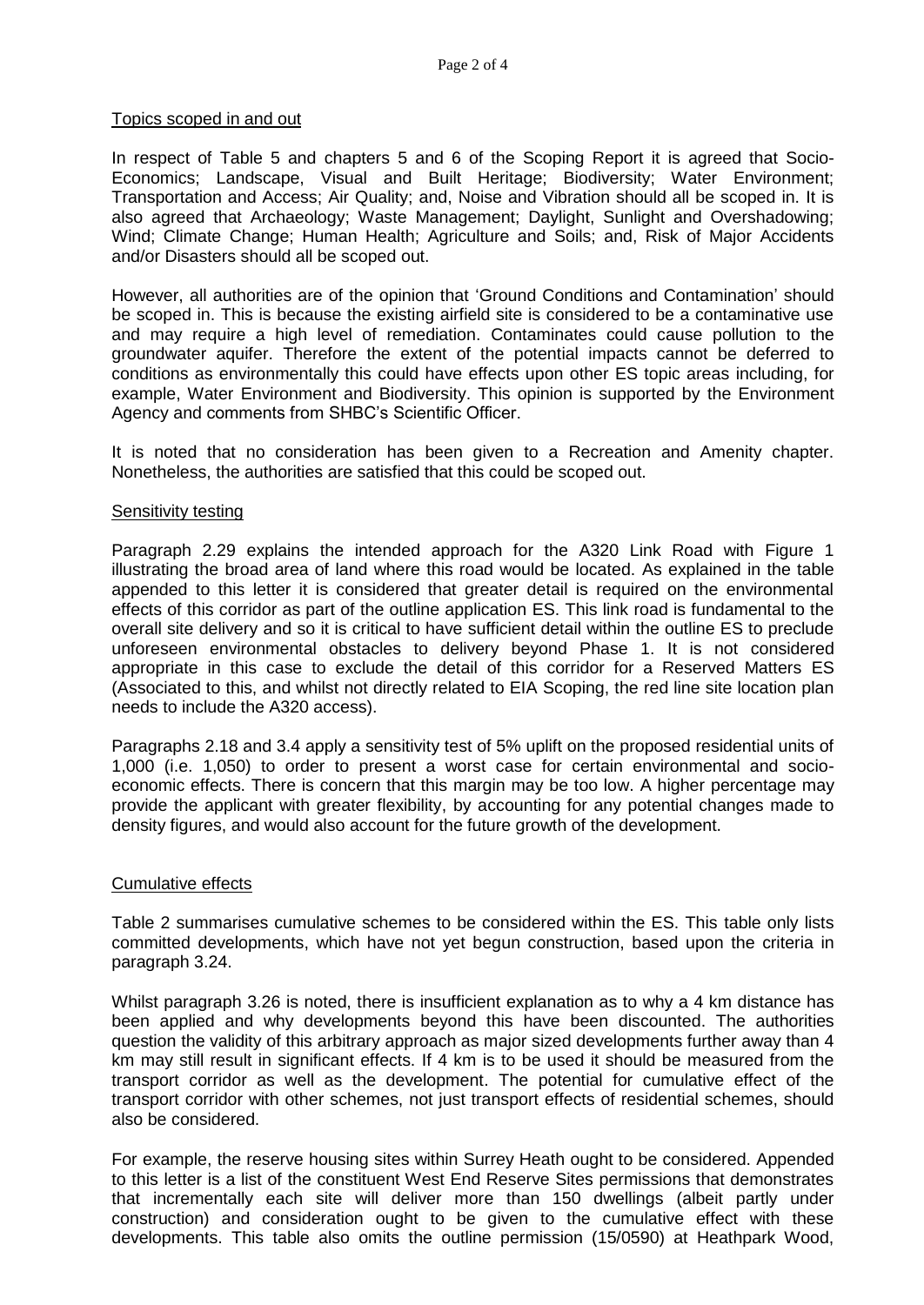Windlesham for 140 dwellings on a site that exceeds 5 hectares; and, the hybrid outline planning permission (ref. 15/0067) granted at the former British Oxygen Corporation, Chertsey Road, Windlesham for urban development on a site that exceeds 5 hectares with built form totalling 13,864 m²

It is also advisable that you don't just consider sites that have consent but those sites where planning applications have been made, or about to be made where sufficient information exists. For example, there is an outline planning application (ref. 18/0327) for 248 dwellings at Waters Edge, 220 Mychett Road, Mytchett.

In addition, and notwithstanding the 2017 Regulations, the authorities still consider it prudent to include developments that are reasonably foreseeable to come forward during the lifetime of the Fairoaks build-out to ensure a robust assessment. This could also potentially include sites that are at an advanced stage in the allocation process. The list is not exhaustive but on the basis of the threshold criteria this ought to include Longcross South and Martyrs Lane, within Runnymede and Woking boroughs respectively.

Your attention is also drawn to Annex A of Natural England's response, which stresses the importance of considering all potential cumulative and in-combination effects.

### Alternative sites

Paragraph 3.16 states that because no alternative sites are within the applicant's ownership, alternative sites have not been examined by the EIA. The PPG states that the 2017 Regulations do not require consideration of alternatives, however, regulation 18 (3) (d) and paragraph 2 of Schedule 4 of the 2017 Regulations does require a consideration of reasonable alternatives. It is therefore considered that it would be in the applicant's best interests to give greater consideration to any reasonable alternative sites, notwithstanding the ownership situation.

### Other key comments

Attention is drawn to the comments on the Landscape and Visual Effects including the timeframes for photomontages. Surrey Heath has not previously agreed viewpoints (as stated at paragraph 5.47) and RBC or WBC has not agreed views either.

It is advised that greater referencing to cross-chapter impacts is undertaken. The ES should specify exactly which chapters will be cross-referenced/sign-posted. Furthermore, it would be useful to include references to any environmental impacts which are only borough specific.

In respect of paragraph 3.35, and as further explained on the Schedule of Comments, it is important that the screening information to facilitate the HRA is not just appended but that relevant commentary is also incorporated into the relevant ES chapters. How this will be done ought to be set out as part of Volume 1. Annex A of Natural England's response provides further advice on the need to prepare an Appropriate Assessment.

Natural England also advises that a habitat survey (equivalent to Phase 2), impact assessment and mitigation proposals for Habitats and Species of Principal Importance should be included in the ES. Consideration should also be given to those species and habitats included in the relevant Local BAP.

Finally we have been copied in a resident's letter addressed to you. We would ask that any pertinent comments within this are taken into account in your EIA submission.

I hope that the above opinion is of assistance to you. If you have any questions about any of the matters raised above please contact Jonathan Partington at Surrey Heath.